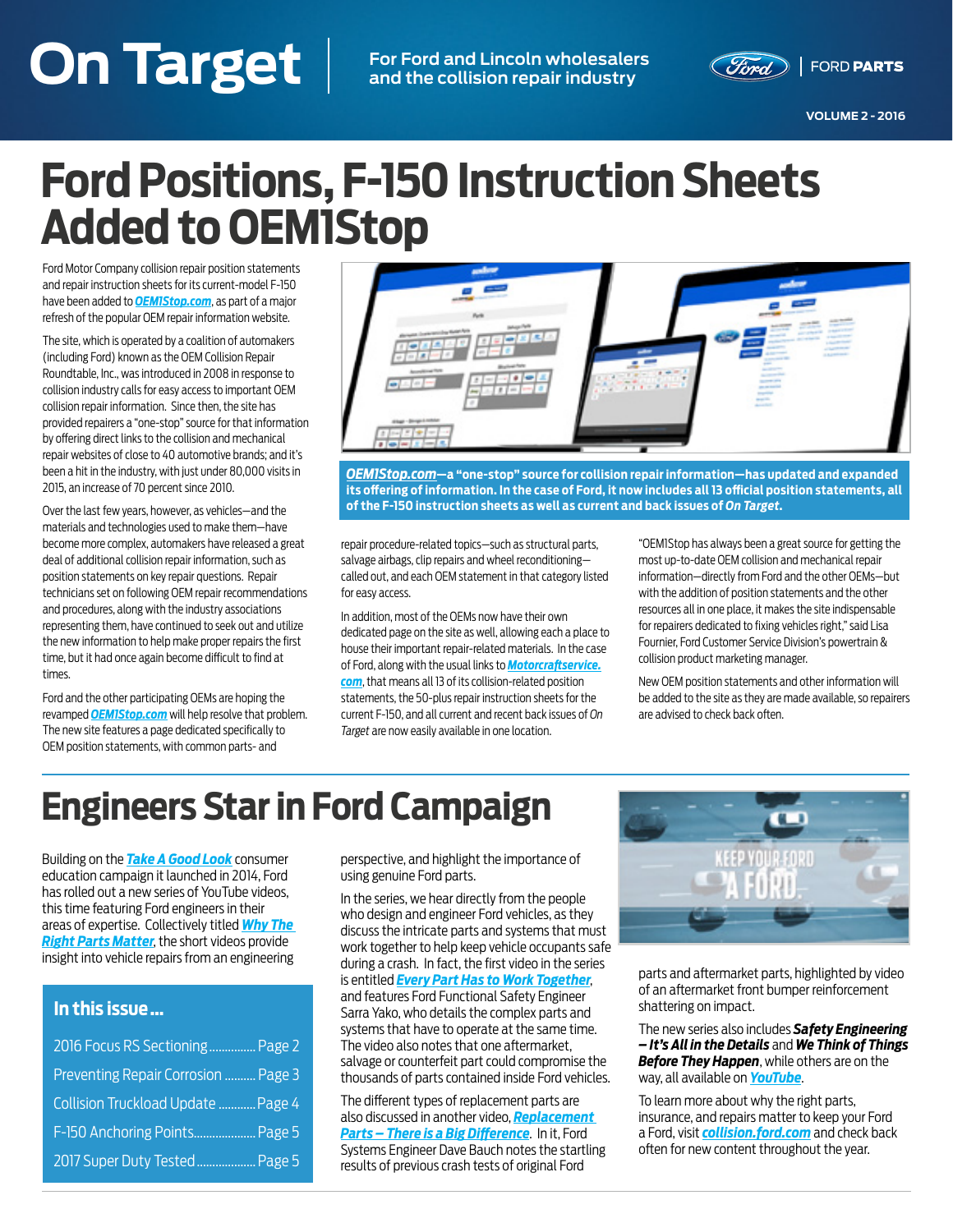# <span id="page-1-0"></span>**Feature Vehicle – 2016 Focus RS**

The all-new 2016 Ford Focus RS—the fastest production Focus currently available in the world—is the first global RS model, and makes its American debut this year.

Focus RS combines a 2.3-liter EcoBoost® engine, new innovative Ford Performance All-Wheel Drive and powerful Brembo brakes for thrilling performance and unbridled driving enjoyment.

The all-wheel-drive system is tuned for exceptional grip, with lateral acceleration of 1g. With neutral and adjustable limit handling, and the ability to achieve controlled over-steer drifts at the track, the system monitors input from multiple vehicle sensors to deliver a new kind of driving experience.

Here are some vital details for the 2016 Focus RS, followed by valuable repair information on how to properly section the rear side-member of the vehicle.

### **Vehicle Highlights:**

• First use of the new Ford Performance All-Wheel Drive with Dynamic Torque Vectoring, which can actively shift available torque to the rear axle (under certain circumstances) and distribute 100 percent of available torque to either rear wheel

- With enhanced aerodynamic redesign of the front grille, rear diffuser and the unique spoiler addition, the Focus RS creates zero lift overall for advanced high-speed handling
- Drive modes configure the car to deliver optimum performance in road or circuit driving conditions: normal, sport, track or a special, Ford-first drift mode

#### **Engine:**

• Specially-constructed, high-output 2.3-liter EcoBoost® I-4; 350 horsepower, 350 lb.-ft. torque\*

### **Transmission:**

• Six-speed manual

### **Body Style:**

• Hatchback

### **Vehicle Features:**

- Cockpit-like interior with RECARO® seats and D-bottom sport steering wheel, special gauges, contrast stitching, sill plates and RS badging
- Unique gauges for turbocharger boost pressure, oil temperature and oil pressure

### **Body Structure Components:**

- High-strength low-alloy (HSLA), high-strength, ultra-high-strength (UHSS) and mild steels
- Roof outer-panel constructed of mild steel
- Steel hood
- Steel luggage compartment lid
- Body-side outer panels constructed of mild steel
- DP (dual-phase steel) in select body structure components
- Bolted, removable front fenders, hinged doors and hood
- Dent-resistant steel fenders
- Ultra-high-strength steel rear bumper beam
- Front and rear sub-frame assemblies housing suspension and steering components
- Underbody components constructed of mild, dual-phase and high-strength steels
- Mastic pads used on floor pan for sound deadening
- *\*Horsepower and torque ratings achieved with 93-octane fuel.*

# **2016 Focus RS: Rear Side-Member Sectioning**

Below is an outline covering the rear side-member sectioning procedure for the 2016 Focus RS. For more in-depth repair information on this and other Ford vehicles, please consult the Ford Workshop Manual, which can be found on *[Motorcraftservice.com](http://www.motorcraftservice.com/vdirs/retail/default.asp)*.

### **Tools / Equipment / Materials:**

- Resistance spot-welding equipment
- Air body saw
- 8mm drill bit
- MIG/MAG welding equipment
- Spot-weld drill bit
- Seam Sealer TA-2-B

#### **Removal:**

1. Remove the rear floor panel, referring to Section 501-30: Rear End Sheet Metal Repairs, Removal and Installation.

### **NOTE:** See Figure 1 for possible cut lines for the rear side-member section.

- 2. Drill out the spot welds, using the spot weld drill bit. [**Figure 2**]
- 3. Using the air body saw, carefully cut the rear sidemember section only and remove. [**Figure 3**]

### **Installation:**

- 1. Using the air body saw, cut the replacement rear side-member section to fit the repair.
- 2. Drill holes in the replacement panel for plug welding using the 8mm drill bit. [**Figure 4**]
- 3. Install and plug weld the rear side-member section, using MIG/MAG welding equipment.
- 4. Continuing with the MIG/MAG welding equipment, seam-weld the section. [**Figure 5**]
- 5. Install the rear bumper bracket and spot welds using the resistance spot-welding equipment.
- 6. Install the rear floor panel, referring to Section 501-30: Rear End Sheet Metal Repairs, Removal and Installation.
- 7. Using Seam Sealer TA-2-B, seal all of the work.

#### **NOTE:** All areas must be sealed to production level.

8. Restore corrosion protection, referring to Section 501-25: Body Repairs – General Information, General Procedures.

Please note that the illustrations are intended as a general guideline and are not all-inclusive. For additional questions, contact Ford Senior Damageability Engineer Gerry Bonanni at (313) 317-9000 or the Ford Crash Parts Hotline at *[cphelp@fordcrashparts.com](mailto:cphelp@fordcrashparts.com)*.



*Figure 1*



*Figure 2*







*Figure 5*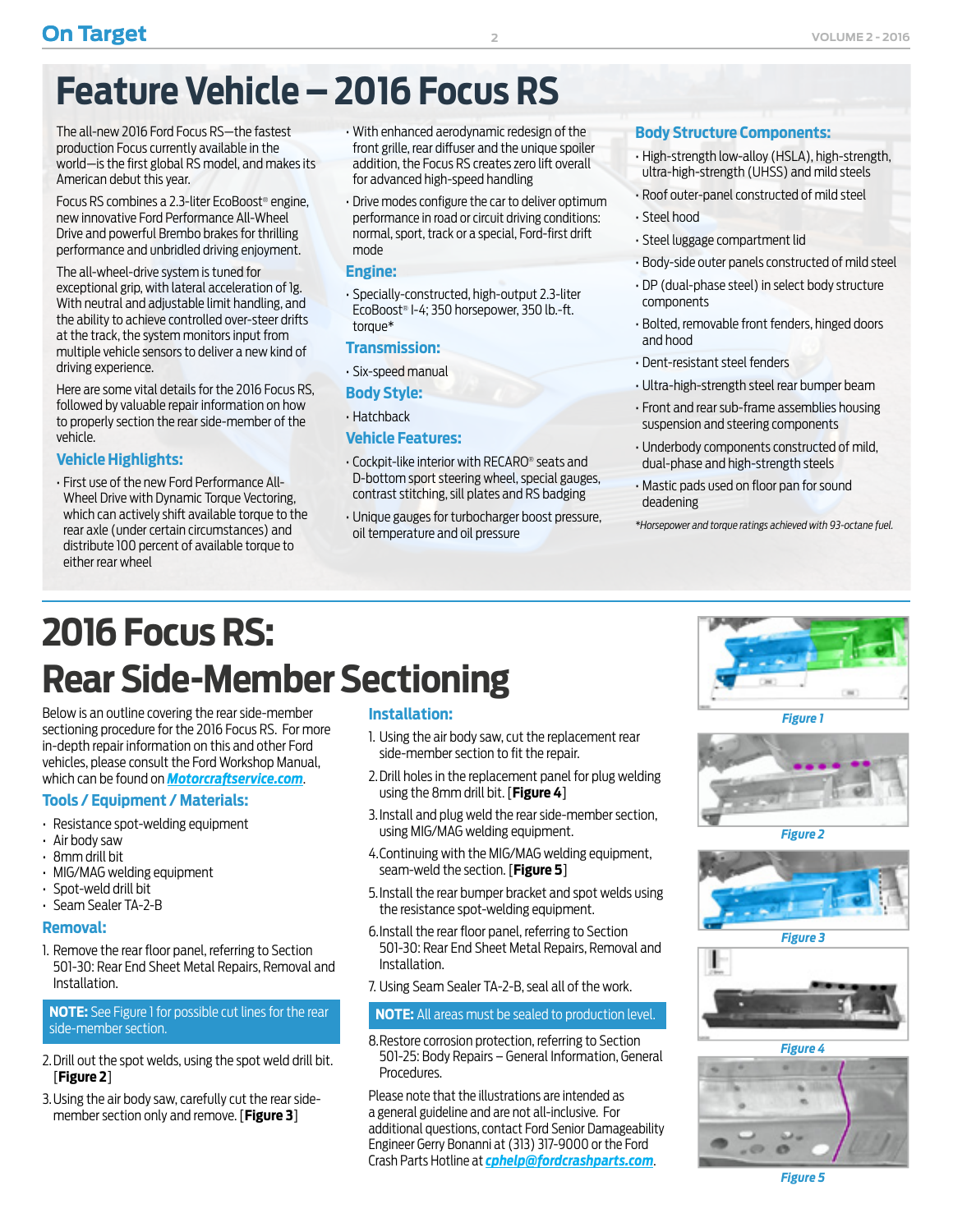# <span id="page-2-0"></span>**As Vehicle Repair Ends … Corrosion Begins** *Use of Cavity Wax Helps Mitigate Effects*

*Courtesy of Shawn Collins and Dennis Keicher (3M AAD Technical Service)*

When asked to identify the most prevalent causes of corrosion on vehicles today, the common responses are salt and corrosive chemicals, moisture or damaged coatings from stone chips. Most people don't realize that collision repairs are commonly the cause of premature vehicle corrosion. Consider that the minute your repairs are completed the corrosion process has already begun on the repaired areas. If your shop is neglecting the often-forgotten step of applying a cavity wax to all newly-welded areas, you are inviting corrosion to attack your repairs, allowing the vehicle to become unsafe as corrosion eats away at the vehicle structure.

It is easy to spot vehicles that have been poorly protected from corrosion during collision repairs. When you see a vehicle that is nearly rust-free except for one panel that is rotting away typically a quarter panel corroding around the wheel opening (**Figure 1**)—it is usually due to poor corrosion protection practices during repairs.

The fact that the collision repair process may cause corrosion is understandable and often unavoidable because necessary processes such as welding, heating and removing protective coatings create corrosion hot spots during repairs. Corrosion hot spots are areas that are exposed to moisture, air, humidity, road chemicals or other corrosive elements. Unfortunately, the collision repair shop doesn't have the same capabilities or equipment to duplicate the factory corrosion protection processes. Automotive manufacturers take extreme care to ensure cars and trucks have been treated with corrosion-resistant materials, beginning with the application of specific galvanizing treatments (zinc) applied to millstock steel, and continuing with the use of highquality, heat-cured primers, sealers and coatings designed to last the life of the vehicle.

Continuous improvements at the factory are driven by consumer awareness and demands of safety and occupant protection. Increasing amounts of ultra-high-strength steels (UHSS), some reaching 1500 MPa (217,556 PSI), are being engineered into the modern vehicle structures to protect passengers during collision impact.

However, if the simple, yet critical, task of protecting the steel after welding operations during repairs is neglected, the entire process becomes flawed. Many modern repair facilities are equipped for, and understand, proper welding and repair techniques, yet, they pay little or no attention to corrosion protection, especially internal cavity protection. At the factory, when

welding is complete, the entire body structure is submerged in a bath of zinc phosphate, which saturates all the welded seams and provides ultimate weld sealing and corrosion protection.

Obviously, the collision repair shop cannot duplicate this process, so it needs to use the next best process to mitigate corrosion: applying a cavity wax after the parts are assembled and welded. Cavity waxes are designed to protect enclosed cavities such as frame rails (**Figure 2**) and sectioned areas (**Figure 3**), but also to seep in-between the welded flanges to duplicate the factory chemical dipping process as closely as possible. A high-quality cavity wax should:

- Wick into tight gaps between panels
- Seal the gaps from the elements and encapsulate welding hot spots
- Remain tacky and flowable
- Be self-healing by re-flowing into damaged or scratched areas

Most OEMs—including Ford Motor Company recommend for collision repairs the use of a cavity wax, which may also be referred to as an anticorrosion treatment/agent.

Generally speaking, it is a good idea to apply a cavity wax anywhere welding or heating has taken place unless it will be cosmetically unacceptable. It should also be sprayed into welded seams if no seam sealer will be applied to seal the joint, such as on radiator supports.

To help alleviate some concerns repairers have voiced in the past—and spread the use of cavity wax by making it easier to use—3M has launched the new 3M™ Cavity Wax Plus 08852. It uses a corrosion-inhibiting formula that will wick into tight seams to protect welded areas and enclosed cavities with a film that will remain flowable to self-heal if scratched or abraded, and will not harden.

When used with the 3M™ Cavity Wax Plus Applicator Wand Kit 08851, 3M™ Cavity Wax Plus will deliver the right amount of flow and wicking to provide consistent and uniform protection for your repair. The easy-to-use aerosol can eliminates the need for using antiquated and messy bulk spray technology to apply corrosion protection to a vehicle.

The wands can be easily cleaned by inverting the can and spraying until the wand is clean. The wand kit includes an 8" wand for easy-to-access areas such as radiator support seams, and two long wands (24" and 34") to access enclosed areas such as frame rails and rocker panels. The wands are also very small in diameter, so they can be easily inserted into small holes and tightlyformed structures on the car body, such as door frame drain holes or inner/outer side-panel structures (**Figure 4**).

For more information on cavity wax, contact Jason Scharton, global business development



**The above images show the results of two steel panels subjected to the 1,500-hour ASTM-B117 Salt Spray Test. While the second panel was protected by cavity wax, the first panel was not.**





*Unprotected sectioning joint.*



manager, Automotive OEM/Collision Repair, at *[j.scharton@mmm.com](mailto:j.scharton%40mmm.com?subject=On%20Target%20Corrosion%20Article)*.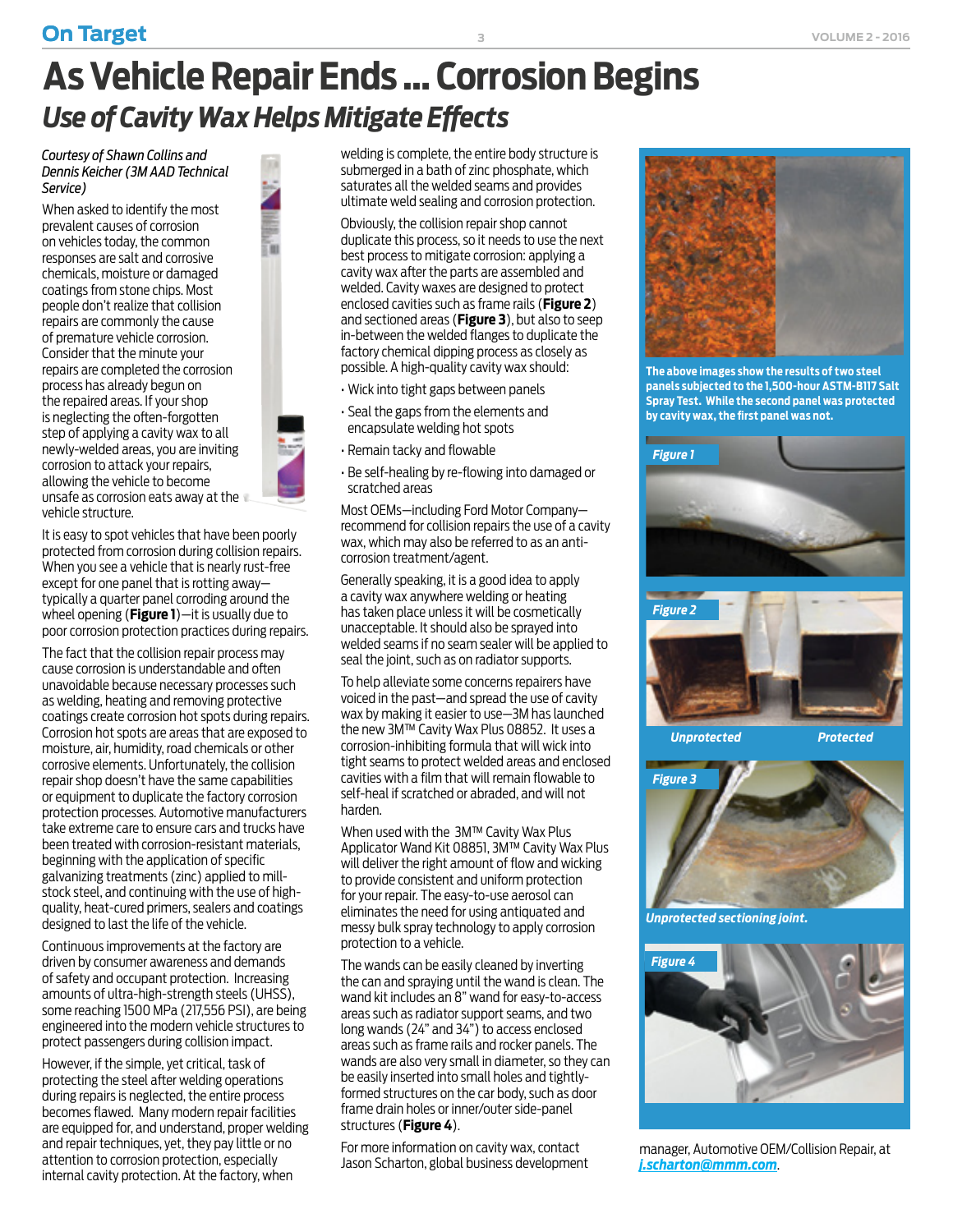## <span id="page-3-0"></span>**2016 NORTHEAST Show**®  **Sets New Marks**



The 39th annual NORTHEAST Automotive Services Show is being called the most successful yet, with new records set for attendance (5,000+), booth space and seminar registration. The three-day show, held in March in Secaucus, N.J., is the Alliance of Automotive Service Providers of New Jersey's flagship event, and featured nearly 150 exhibitors, including Ford Customer Service Division.

Ford Senior Damageability Engineer Gerry Bonanni was on-hand for technical repair presentations and to answer attendee questions, including those dealing with the differences between the F-150 and the all-new 2017 Super Duty, which also features a high-strength,



**Ford Senior Damageability Engineer Gerry Bonanni (center, blue shirt) was on-hand at the recent 2016 NORTHEAST Show to answer questions inside the FCSD display, and also hosted a series of informative presentations (right), which included material on the upcoming all-new 2017 Ford Super Duty**® **.**

military-grade aluminum alloy body, and is due to reach showrooms later this year.

FCSD's new display also included representatives from the Ford National Body Shop Program, the Ford Collision Truckload Program and Rotunda Tools and Equipment, along with a 2016 Mustang 5.0 convertible—graciously loaned from Jersey City Ford—and a chance to win a 2017 model through the Mustang 5.0 Fever giveaway.

Ford Collision Marketing Manager Mark Mandl, who manned the display and also took part in a panel discussion on OEM shop certifications, was among the many who praised the turnout. "It's always good to be here because I get to spend

a lot more time talking to shop owners and repairers on a one-to-one basis," said Mandl.

Going forward, FCSD will be in Anaheim, Calif., for the first-ever West Coast NACE show (booth # 455), August 11 – 12. Joining FCSD will be the Ford Super Duty team, with displays and information on the brand-new, aluminum 2017 Super Duty.

Later in the year, FCSD will also head out to Las Vegas, Nev., for the SEMA show, November 1 - 4 (booth # 16207).

For more information, visit *[NACEexpo.com](http://www.naceexpo.com)* and *[SEMAshow.com](http://www.semashow.com)*.

### **Collision Truckload Program Grows**

Ford Customer Service Division has added 34 new parts to its Collision Parts Truckload Program, while reducing list prices on those parts by an average of 11 percent.

The additions include parts for the Ford Edge, Fusion, Escape, Explorer and F-Series pickup, numbering: five wheels, six grilles/GORs/GOPs, two radiators, two exterior lights, two valances, eight mirrors, two bumper bars, six fascias and one bracket.

"For nearly 20 years, the Truckload Program has played an integral part in providing wholesaling dealers, dealer and independent collision repairers, and insurance companies with highquality OEM parts for the best possible repairs on our customers' vehicles." said George Gilbert, Truckload Program manager for FCSD. "The Genuine Ford replacement parts sold on the program also enable Ford to continually help reduce both repair cycle time and overall collision repair costs–two more important factors for our body shop and insurance customers."

For more information on FCSD's Collision Parts Truckload Program, or for a list of the 600+ parts currently available, contact your local Ford or Lincoln collision parts wholesaling dealer or the Ford Crash Parts Hotline at *[cphelp@](mailto:cphelp%40fordcrashparts.com?subject=Truck%20Load%20Program) [fordcrashparts.com](mailto:cphelp%40fordcrashparts.com?subject=Truck%20Load%20Program)*.

### **INSIDE THE INDUSTRY**

#### **Legislative Update**

- **Michigan's** governor has vetoed **HB 4344**, which would have required consumers to give their written consent before most types of **uncertified aftermarket crash parts** could be used in a collision repair during a vehicle's first five years or during its original warranty period. The bill was supported by ASA Michigan.
- **South Carolina** and **Maryland** have recently passed new laws prohibiting the sale and installation of **counterfeit or non-functioning airbags**. They become the 12th and 13th states to pass such laws in recent years.
- **New Hampshire** has passed a law (**SB 436**) prohibiting insurers from requiring or specifying the use of **non-OEM** crash parts on a vehicle during its first two years or 30,000 miles. The law is based on a state department of insurance bulletin issued in 1999.
- **Delaware, Pennsylvania** and **Virginia** have approved laws or regulations this year that allow **for the use of photographs or videos** in the collision repair estimating process. In each case, the vehicle owner can still request a physical inspection be conducted.

#### **Automakers Commit to AEB**

The National Highway Traffic Safety Administration and the Insurance Institute for Highway Safety have announced 20 automakers, including Ford Motor Company, have now committed to make automatic emergency braking (AEB) a standard feature on all their vehicles by Sept. 2022. A recent study conducted by the IIHS found AEB technology could cut rear-end collisions by approximately 40 percent and all police-reported accidents by 13 percent.

#### **Autonomous Vehicle Forecast**

A new forecast offered by IHS Automotive predicts the number of autonomous vehicles worldwide will approach 600,000 by 2025, then spike to nearly 21 million by 2035. Of those, the company expects 4.5 million will be in the  $U\ S$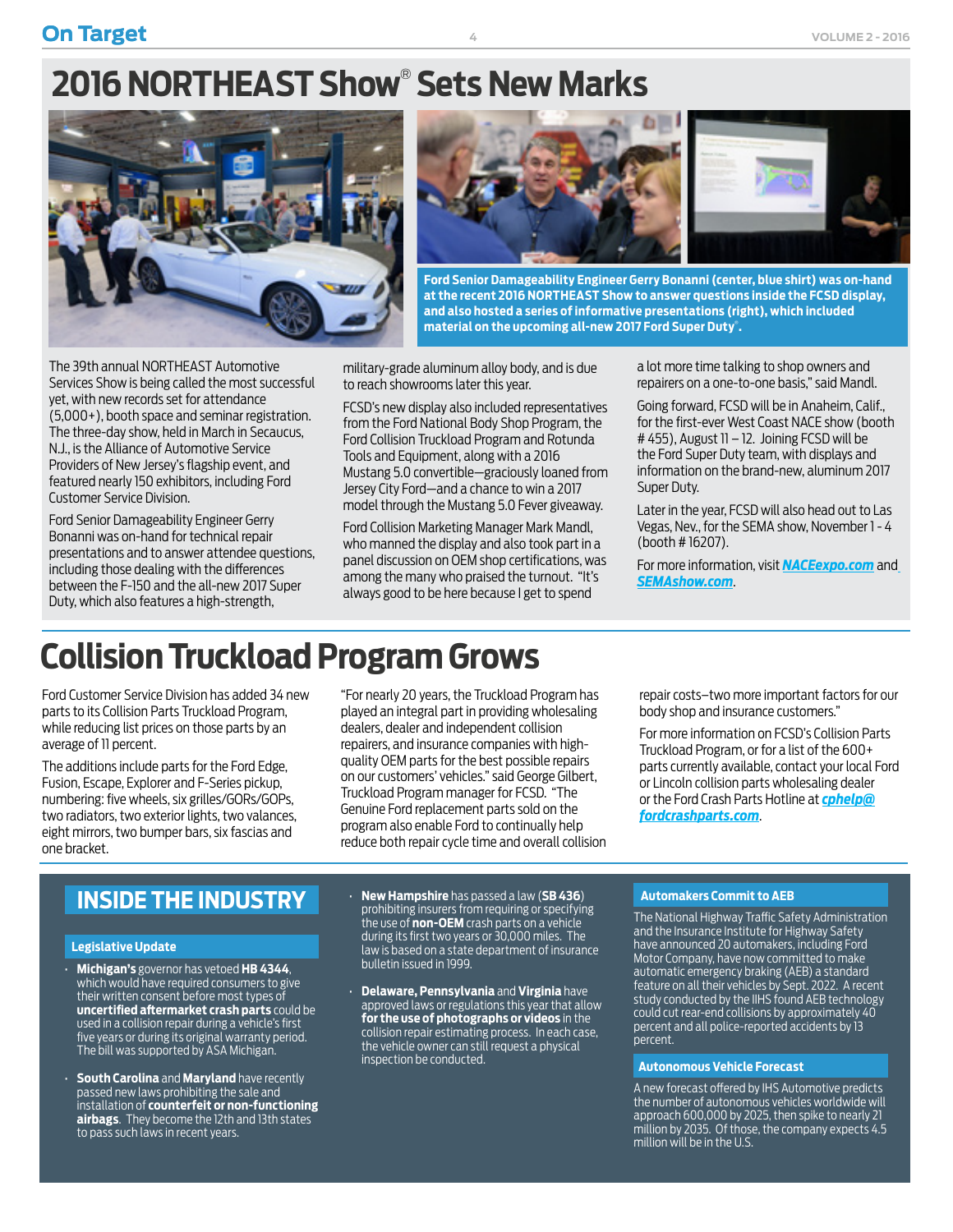### <span id="page-4-0"></span>**On Target 1 Columbus 2 - 2016 5 Columbus 2 - 2016 6 Columbus 2 - 2016**

### *We Own Work:* **All-New 2017 Ford Super Duty**®  **Tested by Real-World Customers**



As Ford continues to put the finishing touches on its 2017 F-Series Super Duty, five real-world heavy-duty truck customers were given an allaccess insider pass to see how the truck—the toughest, smartest, most capable Super Duty ever—lives up to its Built Ford Tough promise.

These truck customers, representing industries such as forestry, manufacturing, heavy construction, electric, gas, sanitation, and oil and gas extraction, were the first to witness a set of torture tests on the all-new Super Duty, as documented in Ford's six-part *[We Own](https://www.youtube.com/playlist?list=PLR7K_zpfAi6NWchVyK6MMd7HLNCHR0aDd)  [Work](https://www.youtube.com/playlist?list=PLR7K_zpfAi6NWchVyK6MMd7HLNCHR0aDd)* video series. The *[first video](https://www.youtube.com/watch?v=lCNActLZcx4&index=5&list=PLR7K_zpfAi6NWchVyK6MMd7HLNCHR0aDd)*—posted earlier this year—introduced the heavy-duty truck customers and provided background on their businesses and how they use their fleet of Super Duty trucks.

"Every day these customers work hard and rely on our trucks," said Craig Schmatz, Ford F-Series Super Duty chief engineer. "They know better than anyone what it takes to get the job done and how Super Duty can make that happen."

Other episodes explore how weight savings are reinvested to improve towing and hauling capabilities in the Super Duty, which also features innovative, new driver-assist technology developed specially for heavy-duty truck customers.

Built on an all-new, high-strength steel frame, the 2017 F-Series Super Duty has a segmentfirst, high-strength, military-grade, aluminumalloy body with upgraded axles, springs and suspension. It's expected to reach dealerships sometime later this year.



# **Chief Videos Show Proper Ford F-150 Anchoring**

Chief Automotive Technologies has developed six new videos that show how to properly secure the Ford F-150 to a frame rack for pulling or sectioning. The videos—which can be viewed at *C[hiefAutomotive.com](http://www.chiefautomotive.com/Fixture-Holding/Structural-Holding/)* and on Chief's video library page—are part of Chief's structural holding series. The series covers the components included in its F-150 aluminum cab holding system (Part # 300002), which contains 26 individual components allowing for proper anchoring and repairs when used in conjunction with Chief's FAST anchor (Part # 128-619203) and its Universal Structural Holding System (Part # 128-300000).

"Using Chief's F-150 holding system, technicians can anchor the aluminum-bodied truck in up to 10 locations," said Richard Perry, Chief OEM and strategic account sales manager, and host of the videos. "This helps to distribute pulling pressure evenly, which reduces the chance that additional damage will be inflicted into the body during the repair. Multiple holding

points are also needed to secure the vehicle during sectioning to ensure it does not shift out of place."

The video series includes demonstrations of how to temporarily *[replace the F-150's rubber](https://vimeo.com/groups/chief/videos/117169621)  [cab mounts with rigid mounts](https://vimeo.com/groups/chief/videos/117169621)*, which locks the cab to the frame, preventing it from flexing



**Chief's Richard Perry hosts a video series that shows how to properly anchor a Ford F-150 for collision repair.**

during the repair; how to position *[anchoring](https://vimeo.com/groups/chief/videos/117511194)  [points along the F-150's cab flange](https://vimeo.com/groups/chief/videos/117511194)*; how to use the truck's running board mounts to create a *[holding point that will not leave marks](https://vimeo.com/groups/chief/videos/115173773)  [on the vehicle's exterior](https://vimeo.com/groups/chief/videos/115173773)*; how to set up the *[Universal Structural Holding \(USH\) Clamp](https://vimeo.com/groups/chief/videos/115589998)  [System](https://vimeo.com/groups/chief/videos/115589998)*, which enables technicians to use the Structural Holding Package on frame racks with non-rectangular tie-downs; and others.

For more information on this and other Fordapproved equipment, visit *O[neRotunda.com](https://rotunda.service-solutions.com/en-US/Pages/home.aspx)* (Rotunda part # *[128-300002](https://rotunda.service-solutions.com/en-US/Pages/ItemDetail.aspx?SKU=128-300002)*) or the Chief website at *[ChiefAutomotive.com](http://www.chiefautomotive.com/)*, call (800) 445-9262 (option 2) or e-mail *[salesorders@chiefautomotive.com](mailto:salesorders%40chiefautomotive.com?subject=Ford%20F-150%20Anchoring)*.

Guidelines on properly sectioning the F-150 can be found in *On Target*, Volume 2, 2015. For additional information on this and repairs for any other Ford or Lincoln vehicle, contact Ford Senior Damageability Engineer Gerry Bonanni at (313) 317-9000 or the Ford Crash Parts Hotline at *[cphelp@fordcrashparts.com](mailto:cphelp%40fordcrashparts.com?subject=)*.

### **I-CAR and Fusor**®  **Offer First-Ever Structural and Mechanical Bonding Course**

I-CAR (the Inter-Industry Conference on Auto Collision Repair) and LORD Corporation—maker of Fusor® Repair Adhesives—have jointly launched a new I-CAR Alliance course based specifically on repair procedures for structural and mechanical bonding—the first time such a course has been offered.

The new course—*Fusor 008 Structural and Mechanical Bonding*—has been available since April 1 and was developed in response to changing industry trends and repair procedures. The course focuses on understanding the differences between structural and crash-durable adhesives, recognizing the different types of mechanical fastenings, knowing how to safely use adhesives, and an overview of adhesive options and applications.

"Collision repair professionals need to be upto-date on the repair solutions and processes available to them to make the right repair," said Douglas Craig, technical application engineer & collision industry liaison for LORD Corporation. "This new training course brings the most current information on adhesives and mechanical bonding repair solutions to everyone involved in the repair process, while earning I-CAR Gold Class Professionals and Platinum Individual designations."

For more information or to register, contact your local Fusor representative or call 800-234-Fusor (3876). You can also sign up at *[Fusor.com](mailto:http://www.lord.com/products-and-solutions/brands/fusor---aftermarket-repair-adhesives/?subject=)*.

Additional information on structural adhesives and tips from Fusor® can be found in *On Target*, Vol. 1, 2016.

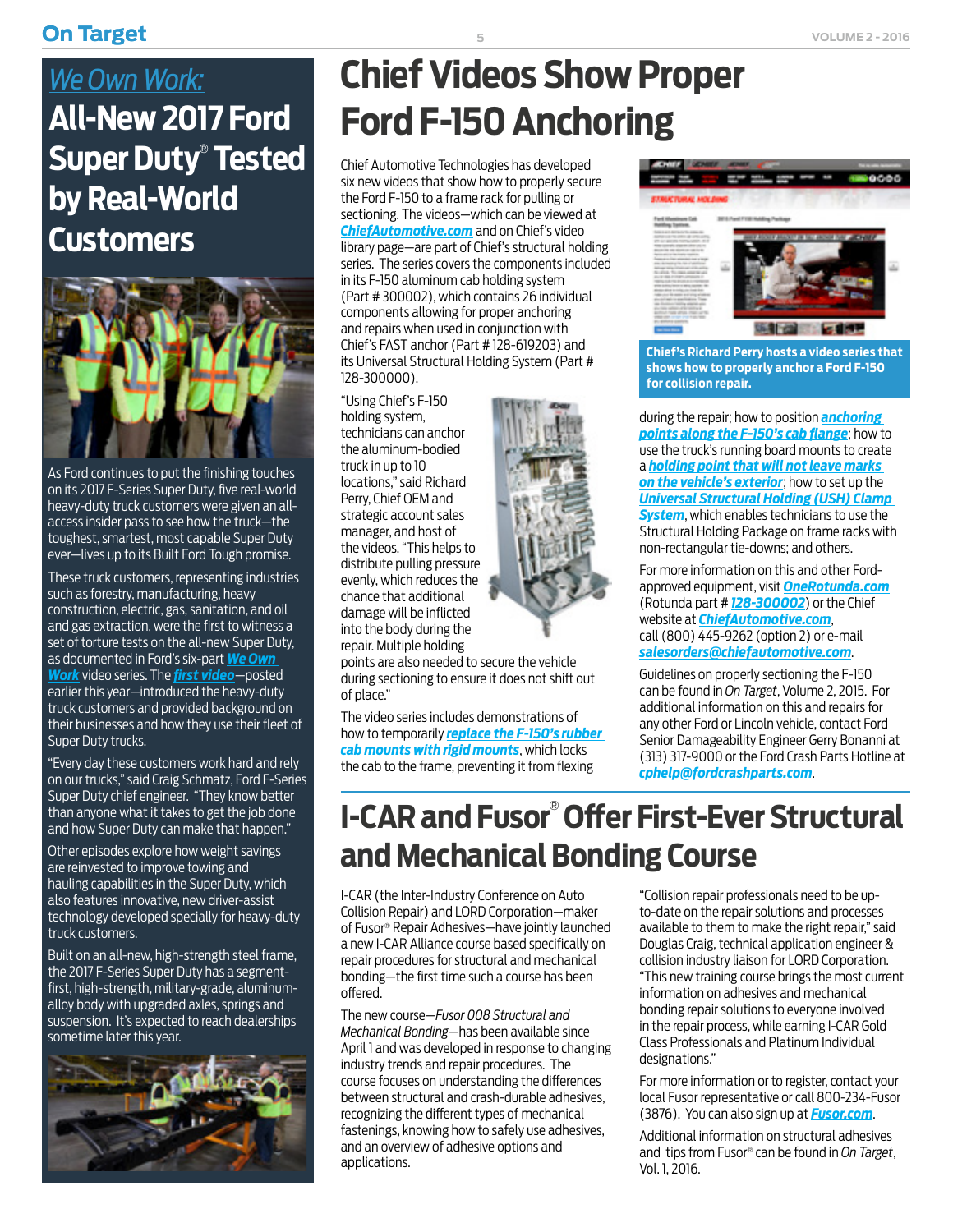# Get it right.



# From the source.

### Ford and Lincoln Dealers are the one-stop source for all of your collision repair needs.

Not only are they a great source for technical and repair information, their Ford Motor Company Genuine Parts can help your body shop reduce cycle time, improve relationships with insurance companies and satisfy customers. So call your local Ford or Lincoln Wholesaling Dealership today for all your Genuine Parts needs.



### SHARE YOUR THOUGHTS

The purpose of **On Target** is to provide Ford and Lincoln dealership parts departments and independent collision repair shops with the general and technical information needed to deliver efficient, high-quality repairs to Ford, Lincoln and Mercury vehicle owners. In addition, information on parts wholesaling policies and procedures, and collision repair industry activities will also be featured.

On Target is scheduled to be published three times a year.

Your comments and article ideas are welcome. You can e-mail **On Target** at:

*[cphelp@fordcrashparts.com](mailto:cphelp%40fordcrashparts.com?subject=)*.

Additional copies of **On Target** are available on the home page on *[FMCDealer.com](https://www.wslx.dealerconnection.com)*. Independent collision repair shops should contact their Ford or Lincoln wholesaling dealer.

On Target is also available free of charge by clicking on the Ford page at *[OEM1Stop.com](http://OEM1Stop.com)*

### On Target

Produced for Ford and Lincoln wholesaling dealers and their collision repair customers.

> **Editor** George Gilbert

**Contributors** Chris Caris Kim Jennings Steven Lubinski Andrea Presnell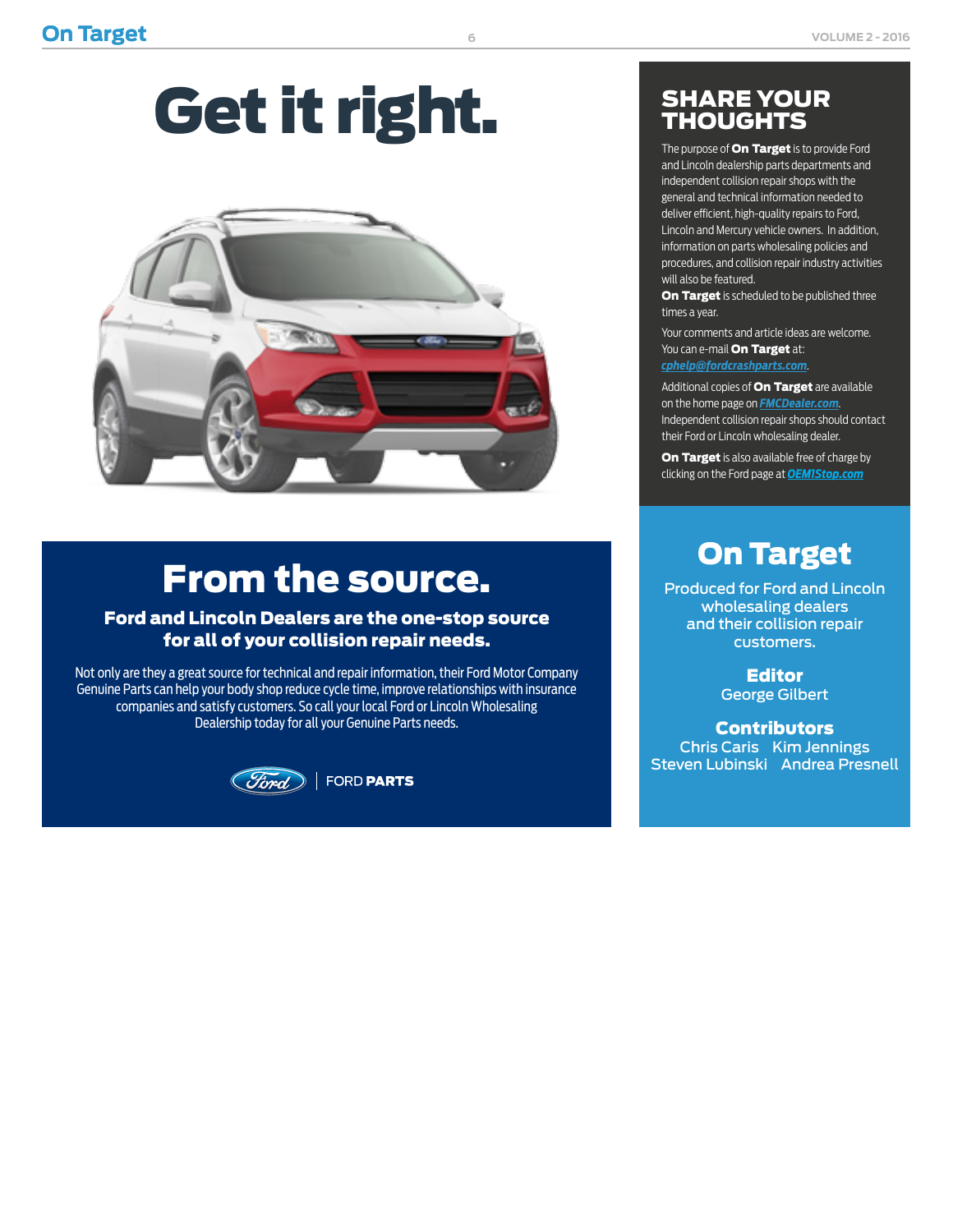

d all 17 Digits)

Dealership Information

### Crash Parts Order Form

Use this form to provide us with the information necessary to make certain

we deliver the right parts on time ... the first time!

The information below can be found on the certification label located on the driver's-side door jamb.

If the vehicle is damaged in this area provide us with the Vehicle ID# located on the driver's-side front corner of the dashboard.

| <b>VEHICLE ID#</b> | (Need all 17 Digits) |               |                  |                             |
|--------------------|----------------------|---------------|------------------|-----------------------------|
| <b>TRIM CODE</b>   |                      | <b>YEAR</b>   |                  | <b>DAMAGE AREA (Circle)</b> |
| MLDG.CODE          |                      | <b>MAKE</b>   | FRONT            | REAR                        |
| BODY CODE          |                      | <b>PHONE:</b> | <b>LEFT SIDE</b> | <b>RIGHT SIDE</b>           |
| <b>CONTACT:</b>    |                      | SHOP:         | <b>UNDERBODY</b> | LEFT / RIGHT                |

### 2016 FORD FOCUS RS

Date Ordered: **PARTS ORDER** Date Needed: QUANTITY PART NUMBER / PART DESCRIPTION

NOTE: Refer to vehicle diagrams for part identification and numbers.

| <b>Front Bumper</b>                                                                                                                                                                                                                                                                                                      |                                                                                              |                                                                                                                                                                |                                                                                                                                                   |  |  |  |
|--------------------------------------------------------------------------------------------------------------------------------------------------------------------------------------------------------------------------------------------------------------------------------------------------------------------------|----------------------------------------------------------------------------------------------|----------------------------------------------------------------------------------------------------------------------------------------------------------------|---------------------------------------------------------------------------------------------------------------------------------------------------|--|--|--|
|                                                                                                                                                                                                                                                                                                                          |                                                                                              | • 17E810<br><b>17E814A</b><br>$\mathcal{L}$<br><b>17A989</b><br>17B968A<br><b>17C882</b><br>17757<br>⇂↗<br>17A385<br>$\circled{A}$<br>HM <sub>3</sub><br>8A254 | HN <sub>1</sub><br>• HM2<br>10922<br>$243A76$<br>$H = HS2$<br>HS2<br>$-HS2$<br>HM <sub>1</sub><br>17E814B<br>$-HS3$<br>$-17C756$<br>17C947<br>HS1 |  |  |  |
| <b>Mid Steel</b><br>Sake Hardened (BH)<br>Sold Solution Strength<br>High Strength Low Alky (HSLA)<br>Aust Phase (DP) 500, 600 Dass.<br>Dual Phase (DP) 700, 800, 900 Class<br>arrate Steel<br>Jitra High Strength Steel (UHSS) Martenedic, Boron.<br>Transformation induced Plasticity Steel (TRIP).<br><b>RAPRIMARE</b> | <b>Yellow</b><br>Light Blue<br>Pre.<br>Dark Blue<br>Green.<br><b>Fuchsiz</b><br>Ωř<br>Purple | HC <sub>1</sub><br>17B968B<br><b>17B968C</b>                                                                                                                   | HMA<br>$-$ HC1<br>$-17B814B$<br>17626<br>$-HM3$<br>17B814A<br>$-17K945$                                                                           |  |  |  |